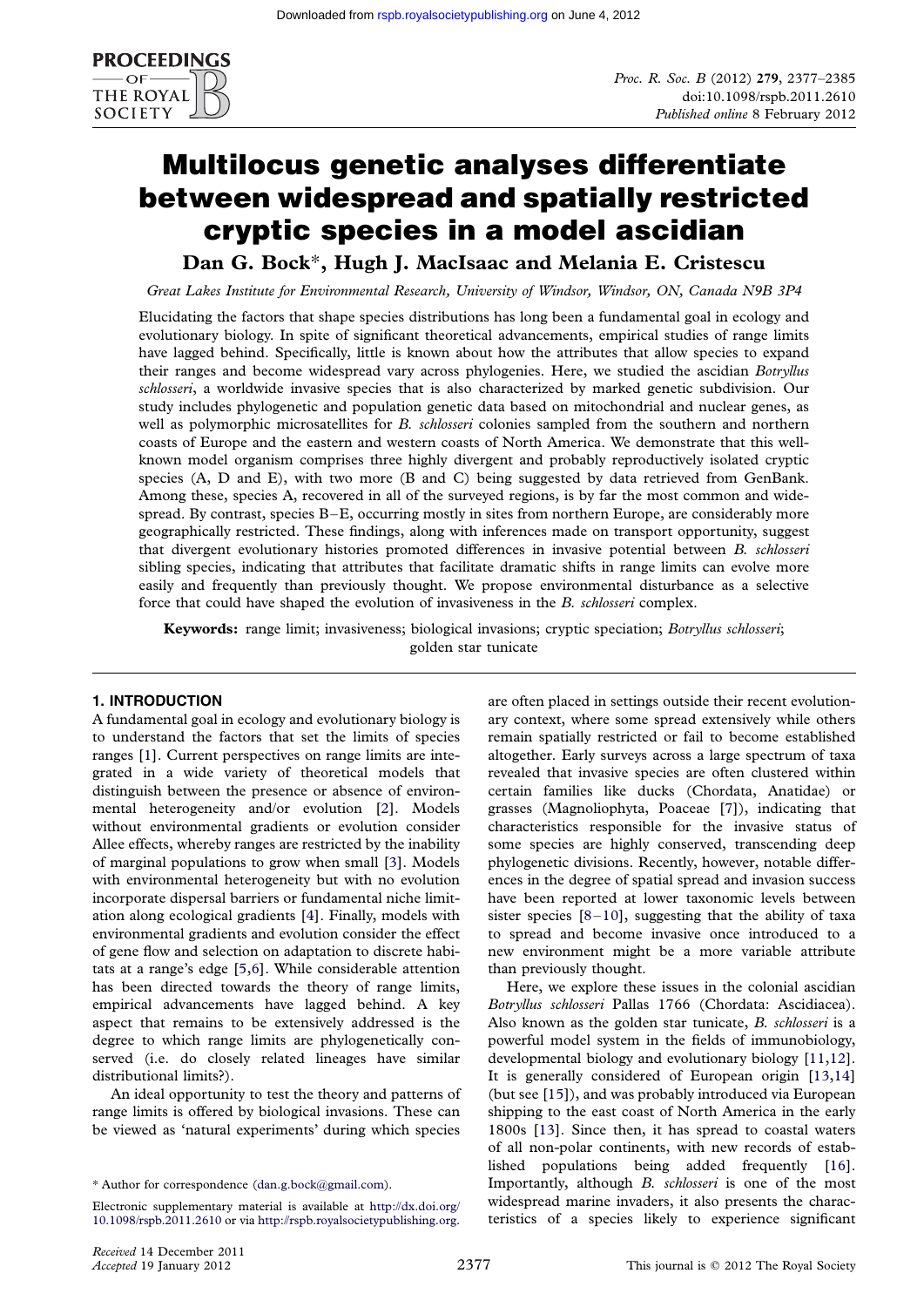<span id="page-1-0"></span>2378 D. G. Bock et al. Range limits in cryptic B. schlosseri



Figure 1. Distribution of sampling locations and phylogenetic clades for B. schlosseri on the (a) west and (b) east coasts of North America, and (c) in Europe. Site IDs are defined in [table 1.](#page-2-0) Filled circles, clade A; filled triangles, clade D; open squares, clade E.

genetic breaks across small spatial scales and strong local adaptation. These include a sessile adult stage, a brief free-swimming larval stage [[17](#page-7-0)] and gregarious settlement of kin larvae [[18](#page-7-0)]. Consistent with this expectation, previous genetic surveys have documented high levels of genetic differentiation between B. schlosseri populations [\[16,19](#page-7-0),[20](#page-7-0)]. Despite these observations, the geographical and/or biological barriers to gene flow within this taxon remain largely unexplored. Moreover, little is known about how B. schlosseri genetic groups differ in the extent of their geographical distribution and invasion success.

We characterize the phylogenetic and population genetic structure of European and North American populations of B. schlosseri, using the mitochondrial cytochrome  $c$  oxidase subunit I (COI), the nuclear 18S rRNA and 10 polymorphic microsatellites. We aim to (i) determine the extent of genetic subdivision within this species, (ii) evaluate the degree of independence of genetic groups (i.e. do identified genetic breaks delineate unrecognized cryptic species?), and (iii) examine the spatial distribution of genetic assemblages/sibling species and determine their invasive potential. Finally, we interpret these findings in the light of evolutionary mechanisms known to enhance the ability of species to spread and become invasive.

#### 2. MATERIAL AND METHODS

#### (a) Sampling and molecular methods

Botryllus schlosseri colonies were sampled from the southern and northern coasts of Europe, and the eastern and western coasts of North America (figure 1 and [table 1](#page-2-0)). DNA extractions were performed as described by Lejeusne et al. [[20\]](#page-7-0). A fragment of COI was amplified using the LCO1490/ HCO2198 primers [\[21](#page-7-0)]. Failed amplifications were repeated using the species-specific primer BsCOIR (5'-GTATTT-TATTTTTAGAATTTGGTCAAG-3') and HCO2198. For phylogenetic purposes, we used 24 additional COI sequences: 19 from GenBank [\[19](#page-7-0),[22\]](#page-7-0) and 5 from unpublished data (A. Lacoursière-Roussel 2011, unpublished data; electronic supplementary material, appendix 2). A subset of 42 individuals from the major COI clades was analysed for the nuclear

18S rRNA gene, using the 18S1/18S4 primers [\[23](#page-7-0)]. Reaction chemistry and cycling parameters followed Bock et al. [\[24](#page-7-0)] for COI and Xu et al. [[25](#page-7-0)] for 18S rRNA. Sequences were aligned in CODONCODE ALIGNER v. 2.0.6 (CodonCode Corporation, Dedham, MA).

Nuclear genetic variation was further investigated using 10 polymorphic microsatellites: BS321 [[26\]](#page-7-0), PB29, PB49, PB41 and PBC1 [[27\]](#page-7-0), and Bsm1, Bsm2, Bsm4, Bsm6 and Bsm9 [[28\]](#page-7-0). Amplification conditions, fragment visualization and scoring followed Bock et al. [\[24](#page-7-0)]. For samples that failed to amplify, we used a modified protocol (5 cycles at  $40^{\circ}$ C annealing, and 35 cycles at  $43^{\circ}$ C annealing).

#### (b) Data analysis

Phylogenetic relationships were examined using neighbourjoining (NJ) analysis in MEGA v. 4 [[29\]](#page-7-0), and Bayesian inference (BI) in MRBAYES v. 3.1 [\[30](#page-7-0)]. For detailed methods see electronic supplementary material, appendix 1. Relationships among COI haplotypes were also investigated using a haplotype network in TCS v. 1.21 [[31](#page-7-0)]. For each population, COI haplotype and nucleotide diversities were calculated in DNASP v. 4.50 [\[32](#page-7-0)]. Additionally, the COI data were used to calculate population pairwise  $\Phi_{ST}$  values, with 10<sup>4</sup> permutations in ARLEQUIN v. 3.0 [\[33](#page-7-0)], using the Tamura–Nei substitution model [\[34](#page-7-0)]. Significance levels were adjusted using sequential Bonferroni corrections [[35](#page-7-0)].

Microsatellite data were checked for deviations from Hardy–Weinberg equilibrium (HWE) and linkage disequilibrium (LD) with GENEPOP v. 4.0 [[36](#page-7-0)]. Genetic diversity indices of allelic richness and gene diversity were calculated in FSTAT v. 2.9.3.2 [[37\]](#page-7-0). Genetic relationships between multilocus genotypes were assessed using factorial correspondence analysis (FCA) in GENETIX v. 4.05 [[38\]](#page-7-0). Genetic structure was investigated in ARLEQUIN, by calculating pairwise  $F_{ST}$  values with  $10<sup>4</sup>$  permutations and significance levels of  $p$ -values adjusted as above. To infer population structure without predefined population subdivision, we used the Bayesian clustering approach implemented in STRUCTURE v. 2.3.2 [[39\]](#page-7-0). For detailed methods see electronic supplementary material, appendix 1.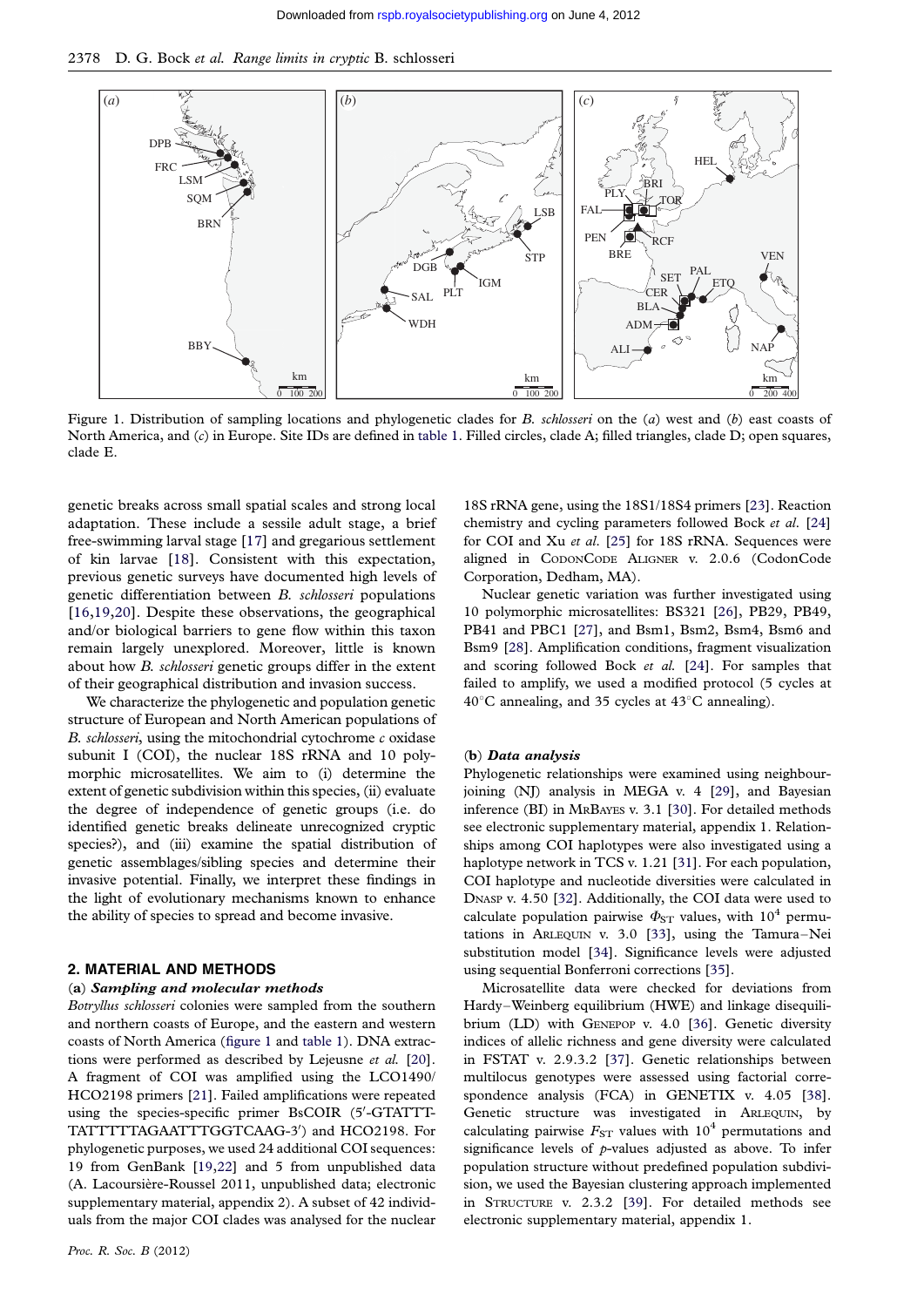<span id="page-2-0"></span>Table 1. Locations of Botryllus schlosseri sampling and genetic diversity indices for COI and microsatellite markers. N, sample size; Nh, number of haplotypes; h, haplotype diversity;  $\pi$ , nucleotide diversity; N<sub>A</sub>, number of alleles; N<sub>AB</sub> number of private alleles;  $A$ , allelic richness (with rarefaction to 10 individuals);  $H<sub>E</sub>$ , mean gene diversity. For allelic richness and gene diversity calculations, only populations with  $N > 10$  individuals were considered.

|                                                     |                          | COI                     |                    |                                              |                  |                  |                  | microsatellite |                                |     |             |  |
|-----------------------------------------------------|--------------------------|-------------------------|--------------------|----------------------------------------------|------------------|------------------|------------------|----------------|--------------------------------|-----|-------------|--|
| location                                            | ID                       | $\boldsymbol{N}$        | Nh                 | haplotype codes                              | $\boldsymbol{h}$ | $\pi$            | $\boldsymbol{N}$ | $N_{\rm A}$    | $N_{AP}$ A                     |     | $H_{\rm E}$ |  |
| clade A                                             |                          |                         |                    |                                              |                  |                  |                  |                |                                |     |             |  |
| southern Europe                                     |                          | 191                     | 15                 |                                              | 0.511            | 0.011            | 200              | 125            | 19                             | 5.2 | 0.636       |  |
| Venice, Italy                                       | <b>VEN</b>               | 28                      | 8                  | HA; HB; HO; Bs22; Bs23;<br>Bs24; Bs25; Bs26  | 0.730            | 0.015            | 28               | 70             | 7                              | 5.3 | 0.652       |  |
| Naples, Italy                                       | <b>NAP</b>               | 7                       | $\mathbf{1}$       | HA                                           | 0                | $\boldsymbol{0}$ | 7                | 29             | 0                              |     |             |  |
| Estaque, France                                     | <b>ETQ</b>               | 11                      | $\overline{c}$     | HA; HB                                       | 0.509            | 0.012            | 15               | 52             | 2                              | 4.9 | 0.604       |  |
| Palavas, France                                     | PAL                      | 19                      | $\overline{4}$     | HA; HB; Bs28; Bs30                           | 0.626            | 0.014            | 19               | 59             | $\overline{c}$                 | 5.1 | 0.599       |  |
| Sete, France <sup>a</sup><br>Canet-en-Roussillon,   | <b>SET</b><br><b>CER</b> | 2<br>36                 | 2<br>4             | HA; HB<br>HA; HB; Bs27; Bs29                 | 1.000<br>0.602   | 0.023<br>0.013   | 2<br>34          | 22<br>81       | 0<br>4                         | 5.7 | 0.674       |  |
| France                                              |                          |                         |                    |                                              |                  |                  |                  |                |                                |     |             |  |
| Blanes, Spain                                       | <b>BLA</b>               | 24                      | 3                  | HA; HB; Bs3                                  | 0.540            | 0.012            | 24               | 64             | 2                              | 5.3 | 0.674       |  |
| Arenys de Mar, Spain <sup>a</sup>                   | <b>ADM</b>               | 36                      | $\overline{2}$     | HA; HB                                       | 0.157            | 0.004            | 38               | 67             | $\overline{c}$                 | 5.0 | 0.609       |  |
| Alicante, Spain                                     | ALI                      | 28                      | 5                  | HA; HB; Bs3; Bs5; Bs9                        | 0.434            | 0.007            | 33               | 57             | $\mathbf{0}$                   | 4.8 | 0.641       |  |
| northern Europe                                     |                          | 48                      | 4                  |                                              | 0.165            | 0.004            | 39               | 54             | 0                              | 3.0 | 0.520       |  |
| Brest, France <sup>a</sup>                          | <b>BRE</b>               | 3                       | $\mathbf{1}$       | HD                                           | $\mathbf{0}$     | $\mathbf{0}$     | 3                | 22             | 0                              |     |             |  |
| Port Pendennis,<br>England <sup>a</sup>             | PEN                      | $\mathbf{1}$            | $\mathbf{1}$       | HB                                           |                  |                  | $\mathbf{1}$     | 9              | $\overline{0}$                 |     |             |  |
| Falmouth, England <sup>a</sup>                      | FAL                      | 18                      | 3                  | HA; HB; HD                                   | 0.660            | 0.014            | 18               | 39             | 0                              | 3.6 | 0.506       |  |
| Brixham, England <sup>a</sup>                       | <b>BRI</b>               | 7                       | 1                  | HD                                           | 0                | $\boldsymbol{0}$ | 7                | 38             | $\mathbf{0}$                   |     |             |  |
| Helgoland, Germany                                  | <b>HEL</b>               | 19                      | $\mathbf{1}$       | Bs2                                          | $\mathbf{0}$     | $\mathbf{0}$     | 10               | 23             | $\Omega$                       | 2.3 | 0.533       |  |
| eastern North America                               |                          | 55                      | 6                  |                                              | 0.254            | 0.008            | 58               | 53             | 2                              | 3.2 | 0.503       |  |
| Louisbourg, NS,                                     | <b>LSB</b>               | 2                       | $\mathbf{1}$       | Bs2                                          | $\mathbf{0}$     | $\boldsymbol{0}$ | $\overline{c}$   | 17             | $\overline{0}$                 |     |             |  |
| Canada                                              |                          |                         |                    |                                              |                  |                  |                  |                |                                |     |             |  |
| St. Peter, NS, Canada                               | <b>STP</b>               | 5                       | 1                  | Bs2                                          | $\mathbf{0}$     | $\mathbf{0}$     | 5                | 26             | 0                              |     |             |  |
| Ingomar, NS, Canada                                 | <b>IGM</b><br>PLT        | 8                       | 2                  | HO; Bs2                                      | 0.429<br>0.836   | 0.015<br>0.027   | $\,8\,$<br>12    | 31<br>34       | $\mathbf{0}$<br>$\overline{0}$ | 3.3 | 0.526       |  |
| Port La Tour, NS,<br>Canada                         |                          | 11                      | 6                  | HA; HO; Bs2; Bs4;<br><b>Bs6</b> ; <b>Bs7</b> |                  |                  |                  |                |                                |     |             |  |
| Digby, NS, Canada                                   | DGB                      | 6                       | 1                  | Bs2                                          | $\mathbf{0}$     | $\boldsymbol{0}$ | 6                | 30             | 0                              |     |             |  |
| Salem, MA, USA                                      | SAL                      | 10                      | 2                  | HO; Bs2                                      | 0.356            | 0.012            | 11               | 26             | $\boldsymbol{0}$               | 2.6 | 0.429       |  |
| Woods Hole, MA, USA                                 | <b>WDH</b>               | 13                      | 2                  | HO; Bs2                                      | 0.154            | 0.005            | 14               | 38             | $\overline{2}$                 | 3.7 | 0.555       |  |
| western North America                               |                          | 100                     | 5                  |                                              | 0.323            | 0.008            | 100              | 68             | 5                              | 3.3 | 0.560       |  |
| Deep Bay, BC, Canada                                | <b>DPB</b>               | 9                       | 1                  | Bs1                                          | 0                | $\boldsymbol{0}$ | 8                | 20             | 0                              |     |             |  |
| French Creek, BC,                                   | <b>FRC</b>               | 23                      | 1                  | Bs1                                          | 0                | $\boldsymbol{0}$ | 26               | 34             | $\mathbf{1}$                   | 2.9 | 0.540       |  |
| Canada<br>Ladysmith, BC, Canada                     | <b>LSM</b>               | 15                      | 2                  | Bs1; Bs2                                     | 0.133            | 0.002            | 14               | 29             | 0                              | 2.8 | 0.577       |  |
| Brinnon, WA, USA                                    | <b>BRN</b>               | 11                      | 2                  | Bs1; Bs8                                     | 0.436            | 0.007            | 11               | 35             | $\mathbf{0}$                   | 3.5 | 0.554       |  |
| Sequim, WA, USA                                     | SQM                      | 6                       | 2                  | Bs1; Bs10                                    | 0.600            | 0.017            | $\overline{5}$   | 29             | 2                              |     |             |  |
| Bodega Bay, CA, USA                                 | <b>BBY</b>               | 36                      | 4                  | Bs1; Bs8; Bs10; Bs36                         | 0.767            | 0.019            | 36               | 48             | 2                              | 3.8 | 0.570       |  |
| clade D                                             |                          |                         |                    |                                              |                  |                  |                  |                |                                |     |             |  |
| northern Europe                                     |                          |                         |                    |                                              |                  |                  |                  |                |                                |     |             |  |
| Roscoff, France                                     | <b>RCF</b>               | 35                      | $\mathbf{1}$       | <b>Bs31</b>                                  | $\mathbf{0}$     | $\boldsymbol{0}$ | 36               |                |                                |     |             |  |
| clade E                                             |                          |                         |                    |                                              |                  |                  |                  |                |                                |     |             |  |
| southern Europe                                     |                          | 5                       | 3                  |                                              |                  |                  | 3                |                |                                |     |             |  |
| Sete, France <sup>a</sup>                           | <b>SET</b>               | $\overline{\mathbf{4}}$ | $\boldsymbol{2}$   | Bs11, Bs12                                   | 0.667            | 0.023            | $\overline{c}$   |                |                                |     |             |  |
| Arenys de Mar, Spain <sup>a</sup>                   | ADM                      | $\mathbf{1}$            | $\mathbf{1}$       | Bs21                                         |                  |                  | $\mathbf{1}$     |                |                                |     |             |  |
| northern Europe                                     |                          | 128                     | 9                  |                                              | 0.605            | 0.005            | 118              |                |                                |     |             |  |
| Brest, France <sup>a</sup>                          | <b>BRE</b>               | 34                      | $\overline{\bf 4}$ | HH; Bs12; Bs18; Bs33                         | 0.733            | 0.003            | 34               |                |                                |     |             |  |
| Port Pendennis,                                     | PEN                      | 17                      | 2                  | Bs18; Bs34                                   | 0.221            | 0.003            | 19               |                |                                |     |             |  |
| England <sup>a</sup>                                |                          |                         |                    |                                              |                  |                  |                  |                |                                |     |             |  |
| Falmouth, England <sup>a</sup><br>Plymouth, England | <b>FAL</b><br>PLY        | 25<br>34                | 2<br>6             | Bs18; Bs34<br>Bs12; Bs18; Bs19;              | 0.220<br>0.763   | 0.003<br>0.007   | 23<br>25         |                |                                |     |             |  |
|                                                     |                          |                         |                    | Bs20; Bs32; Bs34                             |                  |                  |                  |                |                                |     |             |  |
| Brixham, England <sup>a</sup>                       | BRI                      | 14                      | 5                  | HH; Bs18; Bs32;                              | 0.857            | 0.007            | 14               |                |                                |     |             |  |
|                                                     |                          |                         |                    | Bs34; Bs35                                   |                  |                  |                  |                |                                |     |             |  |
| Torquay, England                                    | <b>TOR</b>               | 4                       | 3                  | HH; Bs18; Bs34                               | 0.833            | 0.006            | 3                |                |                                |     |             |  |

a Locations where different clades co-occur.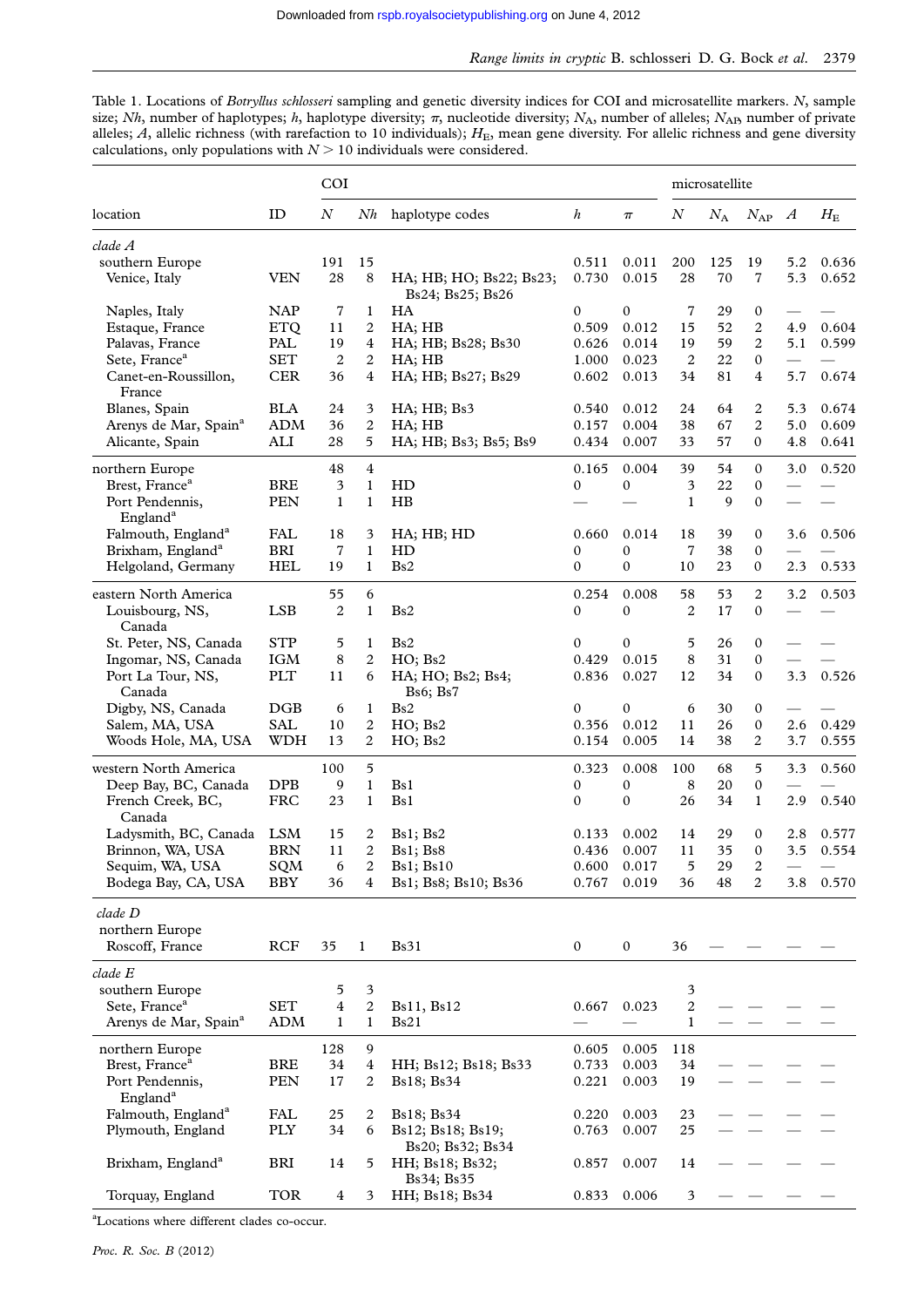<span id="page-3-0"></span>2380 D. G. Bock et al. Range limits in cryptic B. schlosseri



Figure 2. Neighbour-joining (NJ) tree based on mitochondrial cytochrome  $c$  oxidase I (COI) haplotypes and nuclear 18S rRNA sequences. Numbers at phylogenetic nodes indicate NJ bootstrap support and Bayesian inference posterior probabilities. The number of samples showing a given haplotype is presented in brackets.

## 3. RESULTS

## (a) Sequence variation and phylogenetic reconstructions

The COI alignment was 524 bp long, and contained 160 polymorphic sites, of which 142 were parsimony informative. Within 586 sequences, we identified 60 haplotypes: 19 new (GenBank accessions: JN248359-JN248377) and 41 reported previously ([\[19,20](#page-7-0),[22](#page-7-0)]; A. Lacoursière-Roussel 2011, unpublished data). The 18S rRNA alignment was 817 bp long and contained 82 polymorphic sites, of which 81 were parsimony informative. Five unique 18S rRNA sequences were identified among 42 individuals (GenBank accessions: JN248378 – JN248382).

The COI phylogenetic reconstructions (identical for NJ and BI algorithms) recovered five strongly supported monophyletic clades (clades A–E; figure 2), with high interclade sequence divergences (10.8 –16.5%) and comparatively lower intraclade distances (0.8–3.8%). While members of clades A, D and E were sampled in this study, clades B and C consisted of haplotypes retrieved from GenBank (figure 2; electronic supplementary material, appendix 2). The TCS network also recovered five major groups of COI haplotypes. Within each group, considerable genetic structure was detected, with haplotypes separated by up to 47 mutation steps (electronic supplementary material, appendix 3). The 18S rRNA phylogeny was congruent with that based on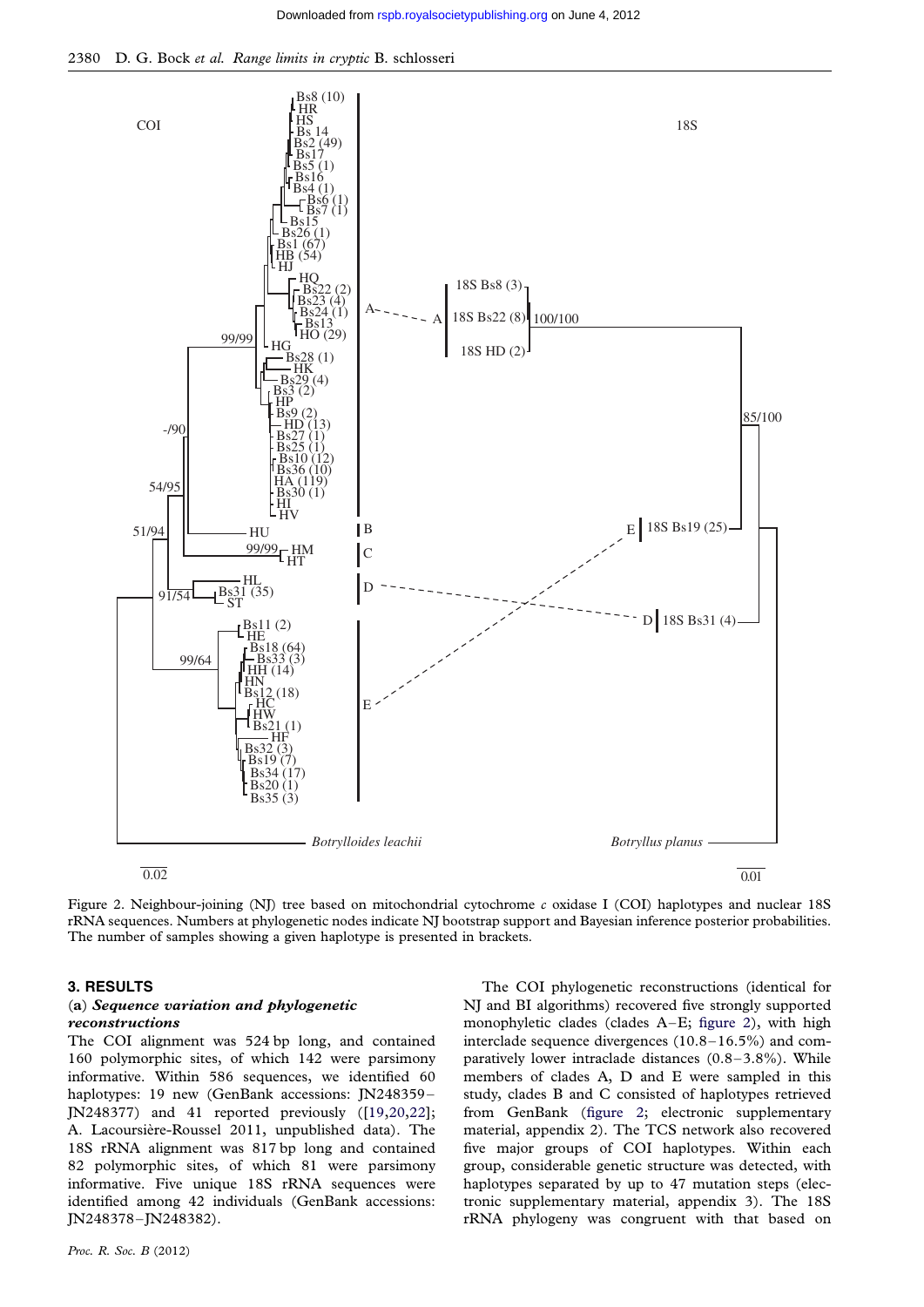<span id="page-4-0"></span>

Figure 3. Factorial correspondence analysis of clade A microsatellite data (considering 10 loci) showing genetic similarities of sampled individuals (derived from allele frequencies). Grey circles, southern Europe; black circles, northern Europe; crossed circles, eastern North America; white circles, western North America.

COI in recovering with high support the monophyly of the three lineages sampled in this study [\(figure 2](#page-3-0)), with high divergences (2.3–10.1%). No clear differences in colour morphs were observed between members of different phylogenetic clades.

# (b) Geographical patterns of cytochrome c oxidase subunit I diversity

Clade A was geographically widespread. It characterized most (98.5%) individuals from southern Europe and all of the ones from North America. It was also present in five sites from northern Europe [\(figure 1](#page-1-0) and [table 1](#page-2-0)). Clades B and C, not recovered here, were previously sampled in two European locations on the coast of Spain [\[19\]](#page-7-0). Clade D, also geographically restricted, was recovered in one site in the English Channel. Similarly, Clade E was mainly recovered in six populations concentrated in the English Channel. Only three individuals of clade E were sampled outside this region, in two southern European sites ([figure 1](#page-1-0) and [table 1\)](#page-2-0). The geographical distribution of clades was largely allopatric, with individual populations containing only one major lineage. However, in six of the sites surveyed, clades A and E were found in sympatry, with one of the two lineages generally dominating each site ([table 1\)](#page-2-0). These sympatric locations provided us with a unique opportunity to investigate the level of contemporary gene flow (and indirectly, reproductive isolation) between members of the two divergent clades using microsatellite data in STRUCTURE (see below).

Genetic diversity indices of haplotype diversity (h) and nucleotide diversity  $(\pi)$  computed for clade A populations were higher for southern European sites  $(h =$ 0.511;  $\pi$  = 0.011) than for those in northern Europe  $(h = 0.165; \; \pi = 0.004)$ , or eastern  $(h = 0.254; \; \pi = 0.004)$ 0.008) or western North America  $(h = 0.323; \pi =$ 0.008). However, this general trend masked substantial variation, as all surveyed regions contained monomorphic as well as highly diverse populations. Pairwise  $\Phi_{ST}$  values computed for clade A populations also revealed heterogeneity in genetic structure, with instances of high and significant differentiation between sites within the surveyed regions, as well as low and non-significant differentiation between sites at macrogeographical scales (electronic supplementary material, appendix 4). For clade D, all individuals shared the same haplotype, while for clade E all populations showed high levels of genetic variation ( $h = 0.605$ ;  $\pi = 0.005$ ; [table 1](#page-2-0)). With two exceptions, all pairwise  $\Phi_{ST}$  values computed for clade E populations were high and significant (electronic supplementary material, appendix 5).

# (c) Geographical patterns of microsatellite diversity

For the widely distributed clade A, we discerned 135 alleles among the 10 microsatellite markers assayed (mean: 13.5 alleles/locus). While most loci conformed to HWE expectations, 36 out of 156 cases showed significant deviations from HWE. However, no systematic deviations were observed across loci or populations (electronic supplementary material, appendix 6). Also, there was little evidence for LD, with only 6 of 720 locus pairs remaining significant after Bonferroni corrections in one of the sites surveyed. Genetic diversity indices of allelic richness (A) and gene diversity ( $H<sub>E</sub>$ ) computed for clade A populations were generally higher for southern European sites ( $A = 5.2$ ;  $H<sub>E</sub> = 0.636$ ) than for those in northern Europe ( $A = 3.0$ ;  $H<sub>E</sub> = 0.520$ ), or eastern ( $A = 3.2$ ;  $H<sub>E</sub> = 0.503$ ) or western North America  $(A = 3.3; H<sub>E</sub> = 0.560;$  for detailed clade A microsatellite results see [table 1](#page-2-0); electronic supplementary material, appendix 6). The FCA computed using microsatellite data from clade A revealed weak clustering of genotypes based on geographical origin. Higher genetic similarities were sporadically revealed for individuals sampled between rather than within biogeographic regions (figure 3). This result was also evidenced by the low and non-significant pairwise  $F_{ST}$  values occasionally recorded between sites at macrogeographical scales (electronic supplementary material, appendix 7). For the divergent clades D and E, consistent PCR amplifications were obtained for 7 of the 10 microsatellite loci. However, the genotypic profiles of these individuals were characterized by a low number of alleles (mean: 6.3 alleles/locus) and a high incidence of homozygotes. Since these features are generally indicative of datasets with high rates of null alleles, microsatellite data for clades D and E were used only for the STRUCTURE analysis, which minimizes equilibrium requirements.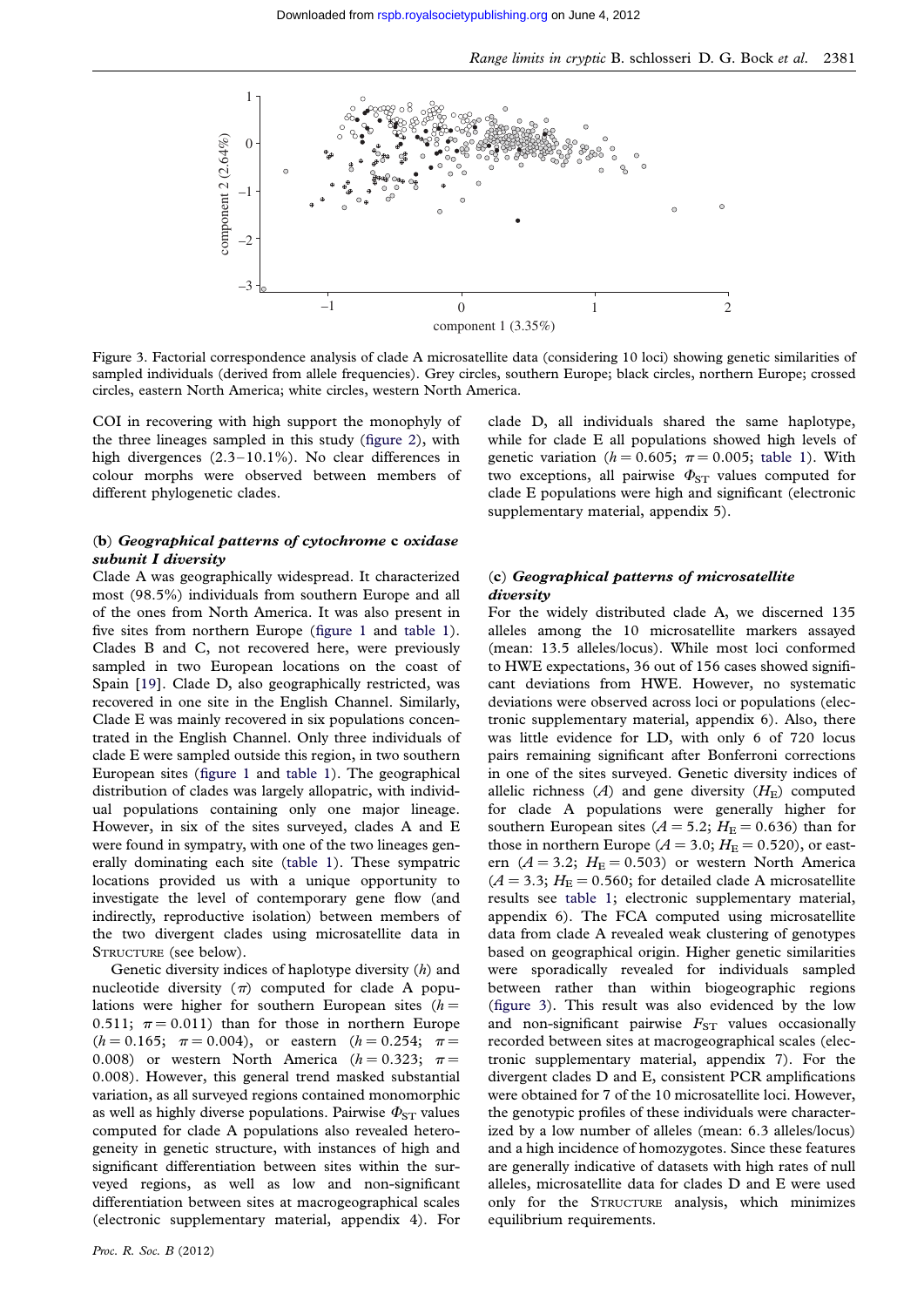



Figure 4. Bayesian clustering of microsatellite data obtained for all samples (considering seven loci). Each individual is represented by a thin vertical line partitioned into  $K = 3$  coloured segments (clade A, red; clade D, blue; clade E, yellow) representing the individual's estimated admixture coefficient. Sampling sites are separated by black lines. Site IDs are defined in [table 1](#page-2-0).

For the STRUCTURE analysis, when data from the seven microsatellite loci amplified in all samples from clades A, D and E were considered, the most likely model was the one with three clusters (electronic supplementary material, appendices 6 and 7). At  $K = 3$ , each cluster corresponded perfectly to the three major clades identified by COI and 18S rRNA (i.e. clades A, D and E; figure 4). Admixture coefficients ranged from 0.94 to 1.00, with all individuals showing 90 per cent probability intervals encompassing coefficients of 1, suggesting no contemporary gene flow between the three clusters (figure 4).

# 4. DISCUSSION

Two important observations emerge from these results. First, our findings show that B. schlosseri, one of the most widely researched and well-known ascidians, comprises at least three previously unrecognized and probably reproductively isolated cryptic species. Second, results presented here indicate that only one B. schlosseri species is widespread globally, while its sibling species are highly geographically restricted.

## (a) Cryptic speciation in B. schlosseri, a model ascidian

Botryllus schlosseri was initially described over two and a half centuries ago, representing the first ascidian species ever recognized [[40](#page-7-0)]. Since then, it has experienced repeated taxonomic revisions owing to extensive colour polymorphism [\[41](#page-7-0)]. As a result, multiple synonymies are available (Ascidiacea World Database, [http://www.](http://www.marinespecies.org/ascidiacea/) [marinespecies.org/ascidiacea/\)](http://www.marinespecies.org/ascidiacea/), all of which are currently lumped under a single species designation. Our results oppose these assumptions, and demonstrate that B. schlosseri is a complex of evolutionarily distinct species, which are at least superficially morphologically indistinguishable. Both mitochondrial (COI) and nuclear (18S rRNA and microsatellite) markers consistently recovered three well-supported clades (i.e. clades A, D and E; figures [2](#page-3-0) and 4), with two more being confirmed by COI data retrieved from GenBank (i.e. clades B and C; [figure 2](#page-3-0)). The genetic divergences recorded between these lineages (10.8–16.5% COI divergence), corresponding to about 4.3–11.0 Myr of divergent evolutionary history (1.5– 2.5% per Myr [\[42\]](#page-7-0)), are significant. These levels far exceed COI divergences reported between cryptic species of other colonial tunicates, like Pseudodistoma crucigaster (2.12% [\[43](#page-8-0)]), Clavelina lepadiformis (5% [[44](#page-8-0)]) or Pycnoclavella communis (8.55% [\[45](#page-8-0)]), and are comparable with those identified between widely recognized cryptic species

of the solitary tunicate Ciona intestinalis (11.1–18.4% [\[10,](#page-7-0)[46,47\]](#page-8-0)). Furthermore, the complete lack of contemporary gene flow between clades, even in locations where their distribution intersects (figure 4), suggests that reproductive isolation is probably complete. Altogether, these findings indicate the need for a taxonomic re-evaluation of B. schlosseri.

Botryllus schlosseri sensu lato has been used extensively in pioneering research on the heritability of senescence and mortality, the evolutionary importance of self/nonself recognition or the genetic control of organogenesis (reviewed by Manni et al. [\[11\]](#page-7-0) and Rosengarten & Nicotra [\[12\]](#page-7-0)). Since accurate classification of model species is a major component for corroborating data drawn from different laboratories, the identification of cryptic speciation in B. schlosseri can be expected to impact a number of research fields. Beyond these considerations, our results highlight the importance of confirming species status via molecular data and/or crossing experiments. When such information is not available, species identifications should be interpreted with caution, even in well-known model organisms such as B. schlosseri.

## (b) Contrasting distribution ranges in closely related species

Results presented here further indicate that B. schlosseri sibling species differ markedly in the extent of their geographical distribution and, probably, invasive potential. Species A is by far the most common and widespread, with a range spanning all biogeographic regions surveyed here ([figure 1](#page-1-0)). Comparisons with previous molecular studies further indicate that this species is also present at additional sites in the eastern Mediterranean Sea [[48\]](#page-8-0), the east and west coasts of North America [[49](#page-8-0),[50](#page-8-0)], South America [[16\]](#page-7-0), Japan, Australia [\[20](#page-7-0)] and New Zealand [\[51\]](#page-8-0). Apart from the remarkable cosmopolitan distribution, additional lines of evidence suggest that species A experiences recurrent long-distance dispersal events (most probably human-mediated), and is highly invasive. These include frequent occurrence of distantly related haplotypes within populations ([table 1](#page-2-0); electronic supplementary material, appendix 3), extensive haplotype sharing among sites within biogeographic regions ([table 1](#page-2-0)) and patchy distribution of genetic variation between sites at macrogeographical scales [\(figure 3](#page-4-0) and [table 1;](#page-2-0) electronic supplementary material, appendices 4 and 5). By contrast, species B and C, not recovered here, have only been found in two European locations on the coast of Spain [\[19](#page-7-0)]. Similarly, with the exception of three individuals sampled in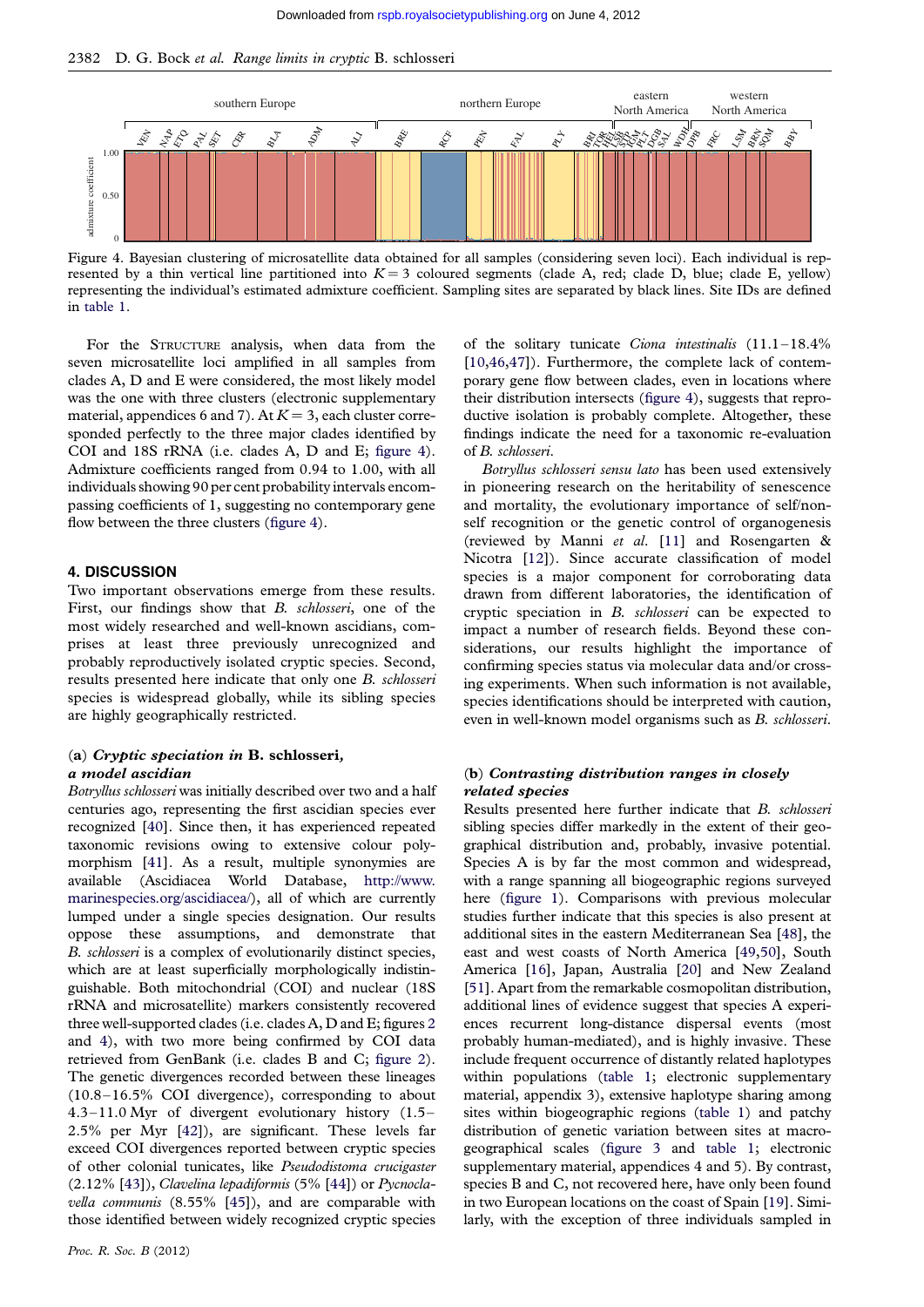<span id="page-6-0"></span>southern Europe, species D and E were only found in the English Channel [\(figure 1](#page-1-0) and [table 1\)](#page-2-0). Although an important next step to confirm our findings would be to perform global sampling for B. schlosseri, particularly covering the centre of botryllid diversity in the western and southern Pacific Ocean [\[15\]](#page-7-0), results presented here suggest that species A is much more geographically widespread than species B–E.

In colonial ascidians, because of the short-lived larval stage and sessile adult stage, the natural potential for range expansion is limited and is represented mainly by the rafting of individuals on floating debris [[13](#page-7-0)]. Although this mechanism of dispersal could have contributed to intracoastal spread within the surveyed biogeographic regions, it is unlikely that it also facilitated instances of dispersal at macrogeographical scales observed here, particularly for species A. Human-mediated dispersal is a more likely candidate, as colonial ascidians are known to be problematic foulers of ship hulls and aquaculture equipment [[13](#page-7-0)]. In this context, the sharp biogeographic asymmetries observed here between B. schlosseri sibling species can be explained by two scenarios that are not mutually exclusive: (i) stochastic events such as biases in human-mediated transport routes and opportunity facilitated by chance widespread introductions for B. schlosseri species A, but not for species  $B - E$ ; or (ii) divergent evolutionary histories resulted in marked differences in the ability of B. schlosseri species to survive transport, establish, spread and become invasive. These scenarios are difficult to separate, but a number of clues suggest that the first one is less likely. First, biases in transport opportunity are expected to be more important in recent invaders, reflecting the stochastic nature of the invasion process. In species with long histories of anthropogenic transport like B. schlosseri, access to dispersal vectors should have eventually counterbalanced differences in spatial spread between sibling species of similar invasive potential. Second, the invasive species A co-occurs with species D and E in the English Channel, a region with extensive opportunity for transport via ship traffic. Third, species E individuals that are probably the results of recent introductions were occasionally found in southern European sites ([figure 1](#page-1-0) and [table 1\)](#page-2-0) [[19](#page-7-0)]. Collectively, these findings oppose the possibility that lack of transport prevented the widespread occurrence of B. schlosseri species other than species A.

The alternative scenario that divergent evolutionary histories shaped differential invasive potential in B. schlosseri sibling species is intriguing. The classical perception is that attributes determining range limits are highly evolutionarily conserved [\[52\]](#page-8-0). This view is supported by the few available surveys reporting that closely related species have similar range sizes [\[52\]](#page-8-0), and by the observation that invasive species are often clustered within certain families [7]. Results presented here refute this earlier assumption, and add to a growing body of literature reporting marked differences in range limits and invasion success in closely related species [\[8](#page-7-0)–[10](#page-7-0)]. Collectively, these studies suggest that species' range limits and invasion abilities are much more evolutionarily volatile than previously thought.

An ensuing question is what prompted the evolution of differential invasion abilities in B. schlosseri species. Much of the current literature on the evolution of invasiveness stems from studies of plant taxa [\[53,54](#page-8-0)]. Four main types of evolutionary change are thought to contribute to plant invasiveness: hybridization, polyploidy, bottlenecks and stress-induced genome modification (reviewed by Prentis et al. [\[55\]](#page-8-0)). In the case of B. schlosseri, environmental disturbance appears to be the most likely scenario. Recently, it has been proposed that contrasting invasion abilities can evolve between populations or sibling species subjected to different levels of disturbance in their native range [[56](#page-8-0)]. Theoretical models also suggest that environmental fluctuations spanning different timescales can select for organismal flexibility and evolvability [[57](#page-8-0)], both of which are favourable for invading new habitats [\[56\]](#page-8-0). Indeed, owing to their sessile nature, colonial ascidians such as B. schlosseri are prone to be exposed to a multitude of environmental stressors. Although the ancestral distribution range and, implicitly, historical levels of disturbance are difficult to infer for B. schlosseri because of its long and complex history of anthropogenic range expansions, the disturbance scenario provides a promising working hypothesis that remains to be tested. Ecological genomics experiments can be used in future studies to reveal the extent of ecological tolerance for different cryptic species, quantify additive genetic variance for critical invasive traits, identify genes of major phenotypic effect and ultimately clarify the evolution of invasiveness in this system.

We would like to kindly acknowledge C. W. McKindsey, A. Lacoursière-Roussel as well as J. T. Carlton, R. P. Walter, A. Zhan and students in the Cristescu and MacIsaac laboratories for stimulating discussions. We are grateful to our colleagues J. Bishop, M. Carman, P. Chevaldonné, S. Dashfield, E. Grey, A. Izquierdo-Muñoz, D. Jollivet, C. Lejeusne, L. Lévêque, M. Litvaitis, L. Manni, C. Menniti, M. Molis, J. M. Nicolas, M. Rius, P. Sordino, C. Sorte, T. W. Therriault, X. Turon, B. Vercaemer, S. Williams as well as the Roscoff Biological Station Specimen Supply Service (CNRS/FR2424) for generously providing samples. This work was supported by the NSERC Canadian Aquatic Invasive Species Network (CAISN), Fisheries and Oceans Canada, NSERC Discovery Grants to H.J.M. and M.E.C., and by an Early Researcher Award from the Ontario Ministry of Research and Innovation to M.E.C.

## **REFERENCES**

- 1 Elton, C. S. 1930 Animal ecology and evolution. Oxford, UK: The Clarendon Press.
- 2 Sexton, J. P., McIntyre, P. J., Angert, A. L. & Rice, K. J. 2009 Evolution and ecology of species range limits. Annu. Rev. Ecol. Evol. Syst. 40, 415 –436. ([doi:10.1146/annurev.](http://dx.doi.org/10.1146/annurev.ecolsys. 110308.120317) [ecolsys. 110308.120317](http://dx.doi.org/10.1146/annurev.ecolsys. 110308.120317))
- 3 Keitt, T. H., Lewis, M. A. & Holt, R. D. 2001 Allee effects, invasion pinning, and species' borders. Am. Nat. 157, 203–216. ([doi:10.1086/318633](http://dx.doi.org/10.1086/318633))
- 4 Pulliam, H. R. 2000 On the relationship between niche and distribution. Ecol. Lett. 3, 349–361. ([doi:10.1046/j.](http://dx.doi.org/10.1046/j.1461-0248.2000.00143.x) [1461-0248.2000.00143.x\)](http://dx.doi.org/10.1046/j.1461-0248.2000.00143.x)
- 5 Kirkpatrick, M. & Barton, N. H. 1997 Evolution of a species' range. Am. Nat. 150, 1–23. ([doi:10.1086/286054](http://dx.doi.org/10.1086/286054))
- 6 Ronce, O. & Kirkpatrick, M. 2001 When sources become sinks: migrational meltdown in heterogeneous habitats. Evolution 55, 1520–1531. ([doi:10.1111/j.0014-3820.](http://dx.doi.org/10.1111/j.0014-3820.2001.tb00672.x) [2001.tb00672.x\)](http://dx.doi.org/10.1111/j.0014-3820.2001.tb00672.x)
- 7 McKinney, M. L. & Lockwood, J. L. 1999 Biotic homogenization: a few winners replacing many losers in the next mass extinction. Trends Ecol. Evol. 14, 450–453. ([doi:10.1016/ S0169-5347\(99\)01679-1](http://dx.doi.org/10.1016/ S0169-5347(99)01679-1))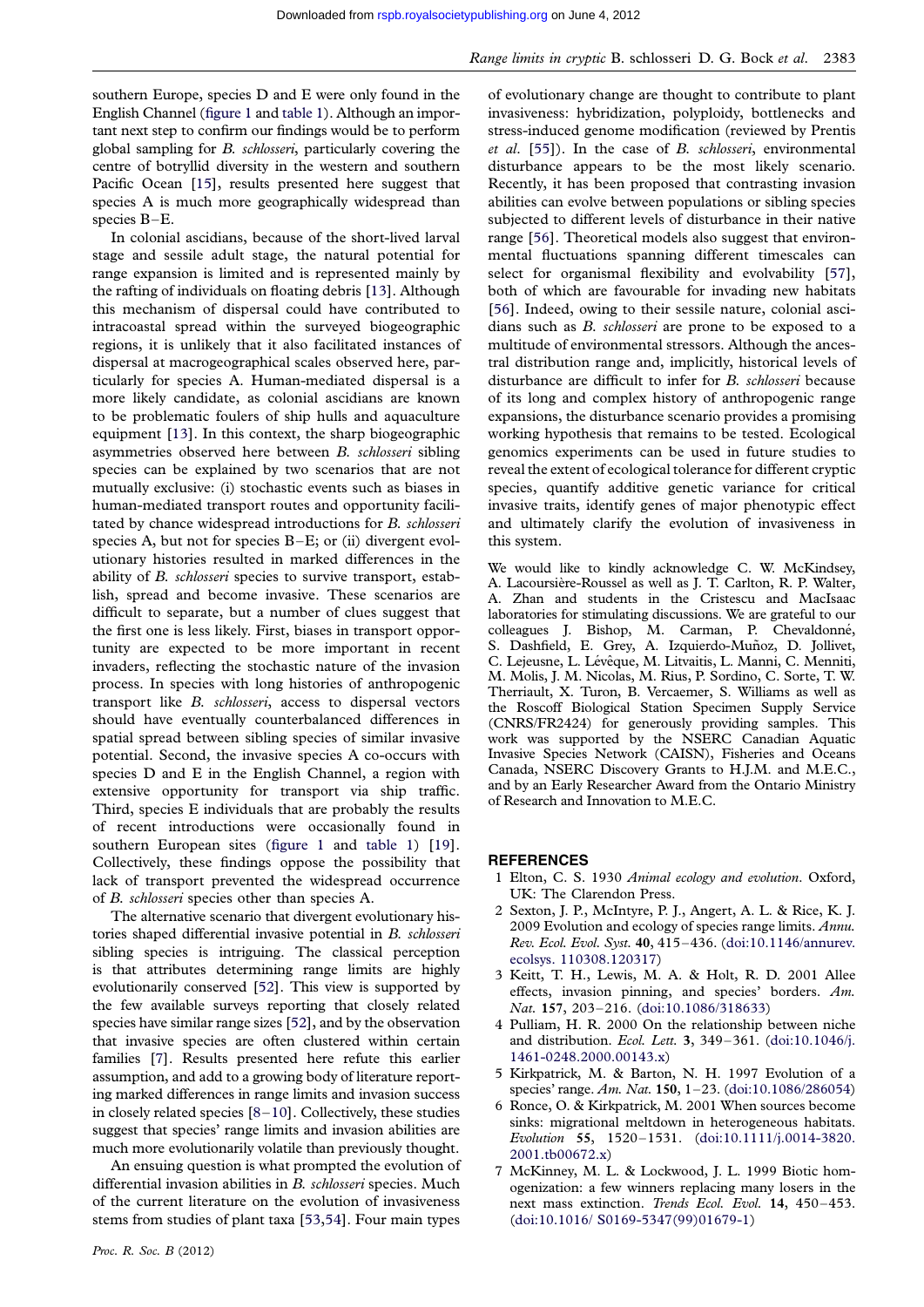- <span id="page-7-0"></span>8 Neilson, M. E. & Stepien, C. A. 2008 Evolution and phylogeography of the tubenose goby genus Proterorhinus (Gobiidae: Teleostei): evidence for new cryptic species. Biol. J. Linn. Soc. 96, 664-684. ([doi:10.1111/j.1095-](http://dx.doi.org/10.1111/j.1095-8312.2009.01295.x) [8312.2009.01295.x\)](http://dx.doi.org/10.1111/j.1095-8312.2009.01295.x)
- 9 Winkler, G., Dodson, J. J. & Lee, C. E. 2008 Heterogeneity within the native range: population genetic analyses of sympatric invasive and noninvasive clades of the freshwater invading copepod Eurytemora affinis. Mol. Ecol. 17, 415–430. ([doi:10.1111/j.1365-294X.2007.03480.x\)](http://dx.doi.org/10.1111/j.1365-294X.2007.03480.x)
- 10 Zhan, A., MacIsaac, H. J. & Cristescu, M. E. 2010 Invasion genetics of the Ciona intestinalis species complex: from regional endemism to global homogeneity. Mol. Ecol. 19, 4678–4694. ([doi:10.1111/j.1365-294X.2010.](http://dx.doi.org/10.1111/j.1365-294X.2010.04837.x) [04837.x](http://dx.doi.org/10.1111/j.1365-294X.2010.04837.x))
- 11 Manni, L., Zaniolo, G., Cima, F., Burighel, P. & Ballarin, L. 2007 Botryllus schlosseri: a model ascidian for the study of asexual reproduction. Dev. Dyn. 236, 335-352. ([doi:10.1002/dvdy.21037](http://dx.doi.org/10.1002/dvdy.21037))
- 12 Rosengarten, R. D. & Nicotra, M. L. 2011 Model systems of invertebrate allorecognition. Curr. Biol. 21, 82–92. [\(doi:10.1016/j.cub.2010.11.061](http://dx.doi.org/10.1016/j.cub.2010.11.061))
- 13 Carver, C. E., Mallet, A. L. & Vercaemer, B. 2006 Biological synopsis of the colonial tunicates, Botryllus schlosseri and Botrylloides violaceus. Canadian Manuscript Report of Fisheries and Aquatic Sciences 2747:  $v+42p$ .
- 14 Berrill, N. J. 1950 The Tunicata. With an account of the British species. London, UK: Ray Society.
- 15 Carlton, J. T. 2005 Setting ascidian invasions on the global stage. International Invasive Sea Squirt Conference. Woods Hole Oceanographic Institution, Woods Hole, MA, April 2005. ([http://www.whoi.edu/page.do?pid=](http://www.whoi.edu/page.do?pid=11421&cid=16303&c=2) [11421&cid=16303&c=2\)](http://www.whoi.edu/page.do?pid=11421&cid=16303&c=2)
- 16 Ben-Shlomo, R., Reem, E., Douek, J. & Rinkevich, B. 2010 Population genetics of the invasive ascidian Botryllus schlosseri from South American coasts. Mar. Ecol. Prog. Ser. 412, 85–92. ([doi:10.3354/meps08688](http://dx.doi.org/10.3354/meps08688))
- 17 Rinkevich, B., Porat, R. & Goren, M. 1998 Ecological and life history characteristics of Botryllus schlosseri (Tunicata) populations inhabiting undersurface shallow water stones. Mar. Ecol. 19, 129–145. ([doi:10.1111/j.1439-](http://dx.doi.org/10.1111/j.1439-0485.1998.tb00458.x) [0485.1998.tb00458.x](http://dx.doi.org/10.1111/j.1439-0485.1998.tb00458.x))
- 18 Grosberg, R. K. & Quinn, J. F. 1986 The genetic control and consequences of kin recognition by the larvae of a colonial marine invertebrate. Nature 322, 456-459. ([doi:10.1038/322456a0\)](http://dx.doi.org/10.1038/322456a0)
- 19 Lopez-Legentil, S., Turon, X. & Planes, S. 2006 Genetic structure of the star sea squirt, Botryllus schlosseri, introduced in southern European harbours. Mol. Ecol. 15, 3957–3967. [\(doi:10.1111/j.1365-294X.2006.03087.x](http://dx.doi.org/10.1111/j.1365-294X.2006.03087.x))
- 20 Lejeusne, C., Bock, D. G., Therriault, T. W., MacIsaac, H. J. & Cristescu, M. E. 2011 Comparative phylogeography of two colonial ascidians reveals contrasting invasion histories in North America. Biol. Inv. 13, 635-650. ([doi:10.1007/s10530-010-9854-0\)](http://dx.doi.org/10.1007/s10530-010-9854-0)
- 21 Folmer, O., Black, M., Hoeh, W., Lutz, R. & Vrijenhoek, R. 1994 DNA primers for amplification of mitochondrial cytochrome c oxidase subunit I from diverse metazoan invertebrates. Mol. Mar. Biol. Biotechnol. 3, 294 –299.
- 22 Stach, T. & Turbeville, J. M. 2002 Phylogeny of Tunicata inferred from molecular and morphological characters. Mol. Phylogenet. Evol. 25, 408–428. ([doi:10.1016/](http://dx.doi.org/10.1016/S1055-7903(02)00305-6) [S1055-7903\(02\)00305-6](http://dx.doi.org/10.1016/S1055-7903(02)00305-6))
- 23 Tsagkogeorga, G. et al. 2009 An updated 18S rRNA phylogeny of tunicates based on mixture and secondary structure models. BMC Evol. Biol. 9, 187. [\(doi:10.](http://dx.doi.org/10.1186/1471-2148-9-187) [1186/1471-2148-9-187\)](http://dx.doi.org/10.1186/1471-2148-9-187)
- 24 Bock, D. G., Zhan, A., Lejeusne, C., MacIsaac, H. J. & Cristescu, M. E. 2011 Looking at both sides of the invasion: patterns of colonization in the violet tunicate

Botrylloides violaceus. Mol. Ecol. 20, 503-516. [\(doi:10.](http://dx.doi.org/10.1111/j.1365-294X.2010.04971.x) [1111/j.1365-294X.2010.04971.x\)](http://dx.doi.org/10.1111/j.1365-294X.2010.04971.x)

- 25 Xu, S., Hebert, P. D. N., Kotov, A. A. & Cristescu, M. E. 2009 The noncosmopolitanism paradigm of freshwater zooplankton: insights from the global phylogeography of the predatory cladoceran Polyphemus pediculus (Linnaeus, 1761) (Crustacea, Onychopoda). Mol. Ecol. 18, 5161– 5179. [\(doi:10.1111/j.1365-294X.2009.04422.x](http://dx.doi.org/10.1111/j.1365-294X.2009.04422.x))
- 26 Pancer, Z., Gershon, Z. & Rinkevich, B. 1994 Direct typing of polymorphic microsatellites in the colonial ascidian Botryllus schlosseri. Biochem. Biophys. Res. Commun. 203, 646 –651. [\(doi:10.1006/bbrc.1994.2231\)](http://dx.doi.org/10.1006/bbrc.1994.2231)
- 27 Stoner, D. S., Quattro, J. M. & Weissman, I. L. 1997 Highly polymorphic microsatellite loci in the colonial ascidian Botryllus schlosseri. Mol. Mar. Biol. Biotechnol. 6, 163–171.
- 28 Molecular Ecology Resources Primer Development Consortium. 2010 Permanent Genetic Resources added to Molecular Ecology Resources Database 1 August 2009–30 September 2009. Mol. Ecol. Res. 10, 232-236. [\(doi:10.1111/j.1755-0998.2009.02796.x](http://dx.doi.org/10.1111/j.1755-0998.2009.02796.x))
- 29 Tamura, K., Dudley, J., Nei, M. & Kumar, S. 2007 MEGA4: molecular evolutionary genetics analysis (MEGA) software version 4.0. Mol. Biol. Evol. 24, 1596–1599. [\(doi:10.1093/molbev/msm092](http://dx.doi.org/10.1093/molbev/msm092))
- 30 Ronquist, F. & Huelsenbeck, J. P. 2003 MRBAYES 3: Bayesian phylogenetic inference under mixed models. Bioinformatics 19, 1572–1574. [\(doi:10.1093/bioinfor](http://dx.doi.org/10.1093/bioinformatics/btg180)[matics/btg180](http://dx.doi.org/10.1093/bioinformatics/btg180))
- 31 Clement, M., Posada, D. & Crandall, K. A. 2000 TCS: a computer program to estimate gene genealogies. Mol. Ecol. 9, 1657–1659. ([doi:10.1046/j.1365-294x.2000.01020.x\)](http://dx.doi.org/10.1046/j.1365-294x.2000.01020.x)
- 32 Rozas, J., Sanchez-DelBarrio, J. C., Messeguer, X. & Rozas, R. 2003 DNASP, DNA polymorphism analyses by the coalescent and other methods. Bioinformatics 19, 2496–2497. [\(doi:10.1093/bioinformatics/btg359\)](http://dx.doi.org/10.1093/bioinformatics/btg359)
- 33 Excoffier, L., Laval, G. & Schneider, S. 2005 ARLEQUIN version 3.0: an integrated software package for population genetics data analysis. Evol. Bioinform. Online 1, 47–50.
- 34 Tamura, K. & Nei, M. 1993 Estimation of the number of nucleotide substitutions in the control region of mitochondrial DNA in humans and chimpanzees. Mol. Biol. Evol. 10, 512-526.
- 35 Rice, W. R. 1989 Analyzing tables of statistical tests. Evolution 43, 223–225. ([doi:10.2307/2409177](http://dx.doi.org/10.2307/2409177))
- 36 Raymond, M. & Rousset, F. 1995 GENEPOP (version 1.2): population genetics software for exact tests and ecumenicism. *J. Hered.* **86**, 248-249.
- 37 Goudet, J. 2001 FSTAT: a program to estimate and test gene diversities and fixation indices (version 2.9.3). Lausanne, Switzerland: Lausanne University.
- 38 Belkhir, K., Borsa, P., Chikhi, L., Raufaste, N. & Bonhomme, F. 2004 GENETIX 4.05, logiciel sous Windows TM pour la génétique des populations. Montpellier, France: Laboratoire Génome, Populations, Interactions, Université de Montpellier.
- 39 Pritchard, J. K., Stephens, M. & Donnelly, P. 2000 Inference of population structure using multilocus genotype data. Genetics 155, 945-959.
- 40 Shenkar, N. & Swalla, B. J. 2011 Global diversity of Ascidiacea. PLoS ONE 6, e20657. [\(doi:10.1371/journal.](http://dx.doi.org/10.1371/journal.pone.0020657) [pone.0020657\)](http://dx.doi.org/10.1371/journal.pone.0020657)
- 41 Sabbadin, A. & Graziani, G. 1967 Microgeographical and ecological distribution of colour morphs of Botryllus schlosseri (Ascidiacea). Nature 213, 815-816. [\(doi:10.](http://dx.doi.org/10.1038/213815b0) [1038/213815b0](http://dx.doi.org/10.1038/213815b0))
- 42 Martin, A. P. & Palumbi, S. R. 1993 Body size, metabolic rate, generation time, and the molecular clock. Proc. Natl Acad. Sci. USA 90, 4087 –4091. ([doi:10.1073/pnas.90.9.](http://dx.doi.org/10.1073/pnas.90.9.4087) [4087](http://dx.doi.org/10.1073/pnas.90.9.4087))